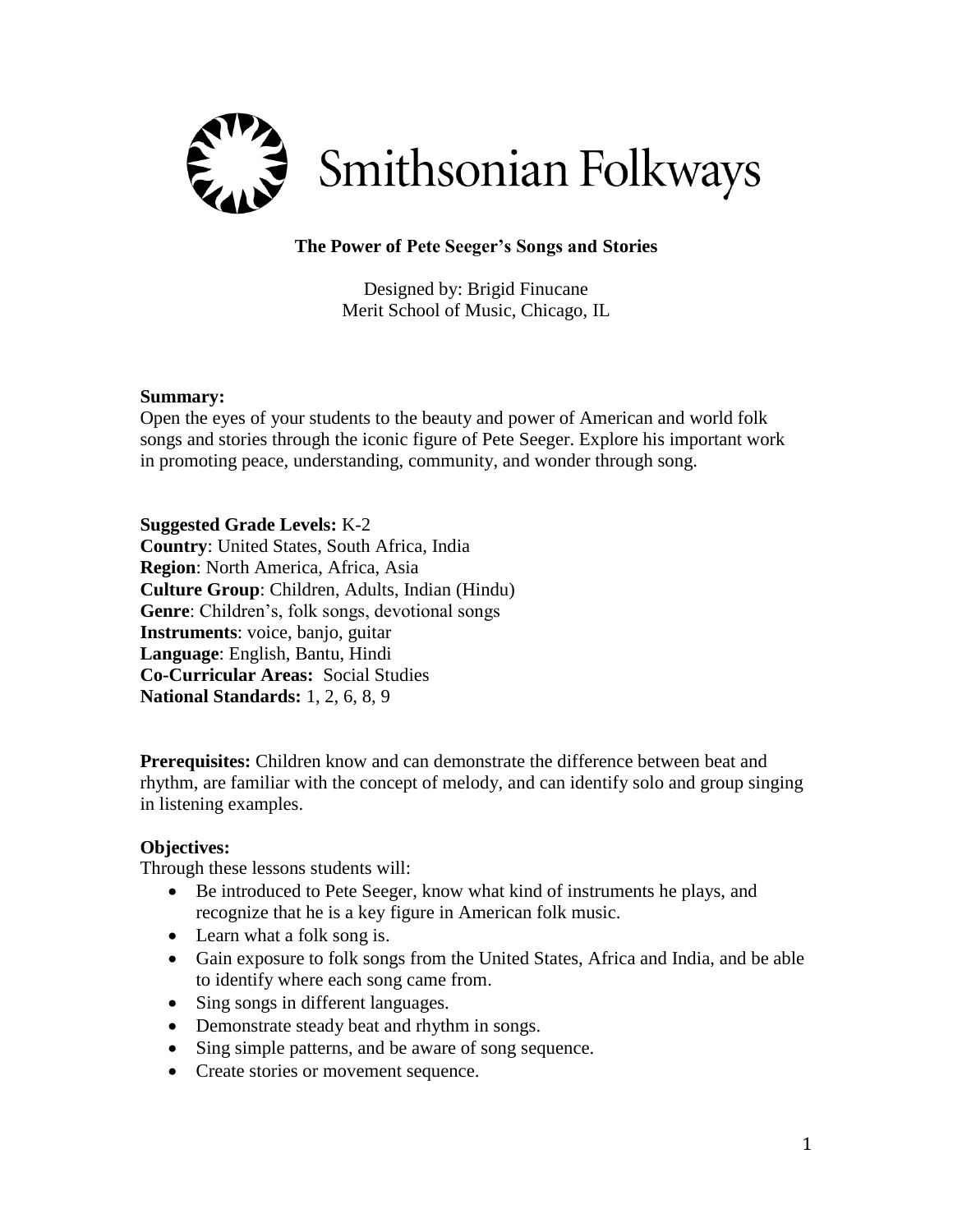# **Materials:**

- One or more photo $(s)$  or video $(s)$  of Pete Seeger
- Pictures of banjo and guitar instruments, and (optional) Gandhi
- Map of the world or material globe
- Toy animals of all animals mentioned in *"*Bought Me a Cat,*"* placed in basket OR pictures of the animals OR whiteboard and markers to draw the animals
- "Bought Me a Cat*"* <http://www.folkways.si.edu/albumdetails.aspx?itemid=2110>
- Liner notes from *American Folk Songs for Children*, available online: [http://media.smithsonianfolkways.org/liner\\_notes/smithsonian\\_folkways/SFW450](http://media.smithsonianfolkways.org/liner_notes/smithsonian_folkways/SFW45020.pdf) [20.pdf](http://media.smithsonianfolkways.org/liner_notes/smithsonian_folkways/SFW45020.pdf)
- *"*Abiyoyo*"* from *Bantu Choral Folk Songs*, by The Song Swappers and Pete Seeger: <http://www.folkways.si.edu/albumdetails.aspx?itemid=1222>(choral)
- Liner notes from *Bantu Choral Folk Songs*, available online: [http://media.smithsonianfolkways.org/liner\\_notes/folkways/FW06912.pdf](http://media.smithsonianfolkways.org/liner_notes/folkways/FW06912.pdf)
- *"*Abiyoyo*"* from *Abiyoyo and Other Story Songs for Children*, by Pete Seeger: <http://www.folkways.si.edu/albumdetails.aspx?itemid=2103> (story)
- *"*Ragupati Ragava Rajah Ram*"* from *Folk Songs of Four Continents*, by The Song Swappers and Pete Seeger: <http://www.folkways.si.edu/albumdetails.aspx?itemid=1221>
- Liner notes from *Folk Songs of Four Continents*: [http://media.smithsonianfolkways.org/liner\\_notes/folkways/FW06911.pdf](http://media.smithsonianfolkways.org/liner_notes/folkways/FW06911.pdf)
- Images and objects related to India and the Bantu people (optional).
- Rhythm instruments, resonator bars or barred instruments, scarves, etc.

# **Lesson Segments:**

- **1. Bought Me A Cat – Introducing Pete Seeger** (1, 2, 6, 8, 9)
- **2. Abiyoyo – A Bantu Lullaby** (1, 2, 6, 8, 9)
- **3. Ragupati Ragava Rajah Rah – A Story of Peace** (1, 2, 6, 8, 9)

*Note to Teachers: Segments may be extended over many sessions or compressed depending on needs and interests. Adapt the material and make it your own.*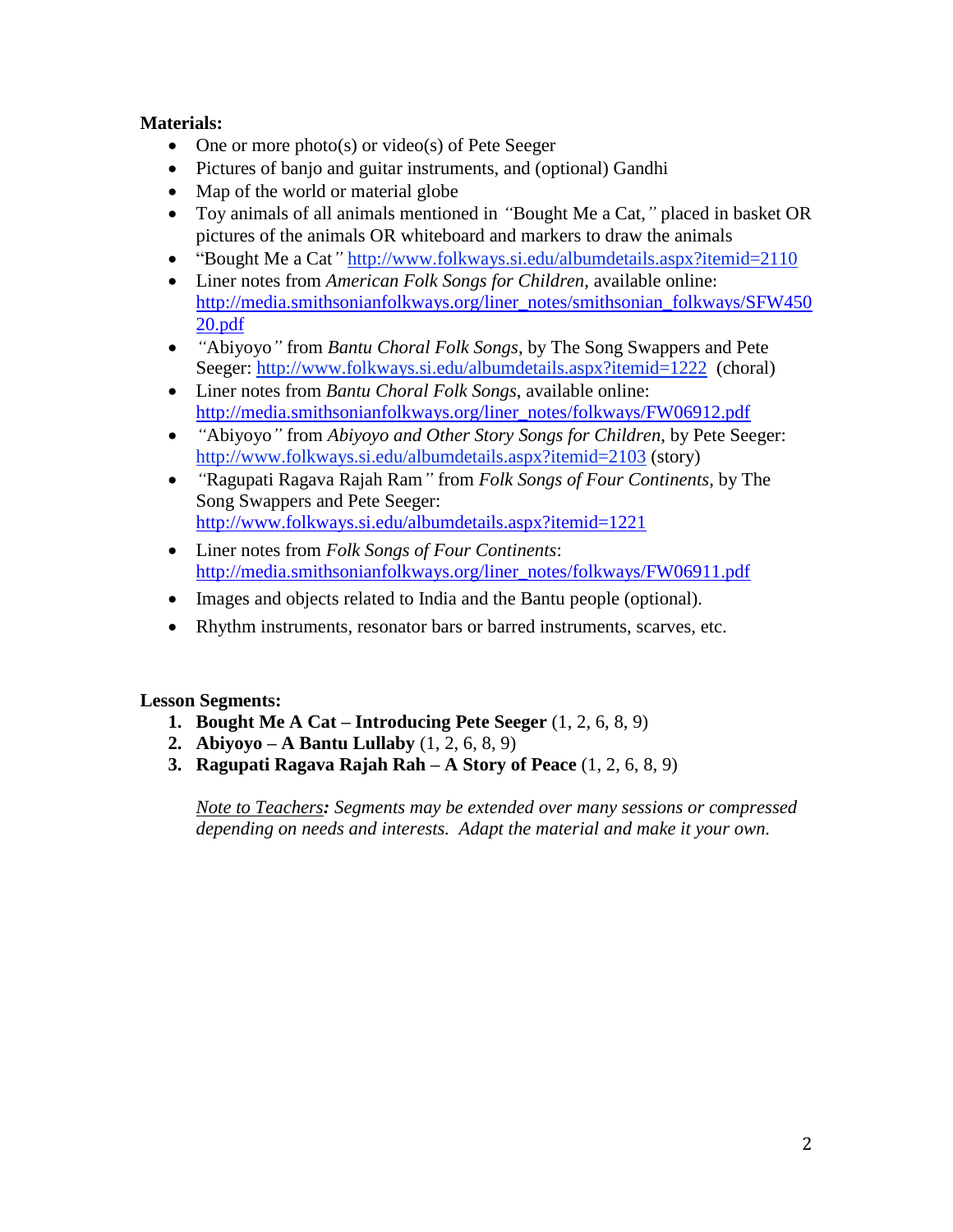### **Lesson 1: Bought Me a Cat**

<http://www.folkways.si.edu/albumdetails.aspx?itemid=2110>

- 1. Before playing the recording, ask children to listen in order to respond to the following questions:
	- What is the song is about? (animals and the sounds they make)
	- Who's singing?  $(A \text{ man})$
	- What instruments are sounding? (A banjo)
- 2. Listen again to the recording, and ask children to name one animal that was mentioned--and the sound it made. While the recording is playing, take the named animals (ideally, small stuffed animals) out of a basket one-by-one as they are mentioned, and place them so that they are visible to the children, singing the sound of the animal, e.g. *"the cat said fiddle-i-fee, fiddle-i-fee."* Note: If toy animals are unavailable, use individual drawings/photos of animals, or print each animal's name and sound on the whiteboard.
	- a. Review the animals and their sounds, without the recording. Ask children to echo the animal and their sounds, e.g. "the dog said bow-wow, bowwow." Continue until all animals are named.

# Lyrics:

|    | 1. <i>I bought me a cat, the cat pleased</i><br>me. Fed my cat on a yonder tree.<br>Cat went fiddle-i-fee, fiddle-i-fee. | Sheep went baa, baa, etc.<br>6.       |
|----|--------------------------------------------------------------------------------------------------------------------------|---------------------------------------|
| 2. | Hen went chipsy, chopsy, Cat<br>when fiddle-i-fee, fiddle-i-fee.                                                         | 7. Cow went moo, moo, etc.            |
|    | 3. Duck went slishy. sloshy, Hen<br>went chipsy, chopsy, Cat went                                                        | 8.<br>Horse went neigh, etc.          |
| 4. | Goose went qua, qua, etc.                                                                                                | 9.<br>Baby went mammy, mammy, etc.    |
| 5. | Dog went bow, wow, etc.                                                                                                  | 10.<br>Woman cried honey, honey, etc. |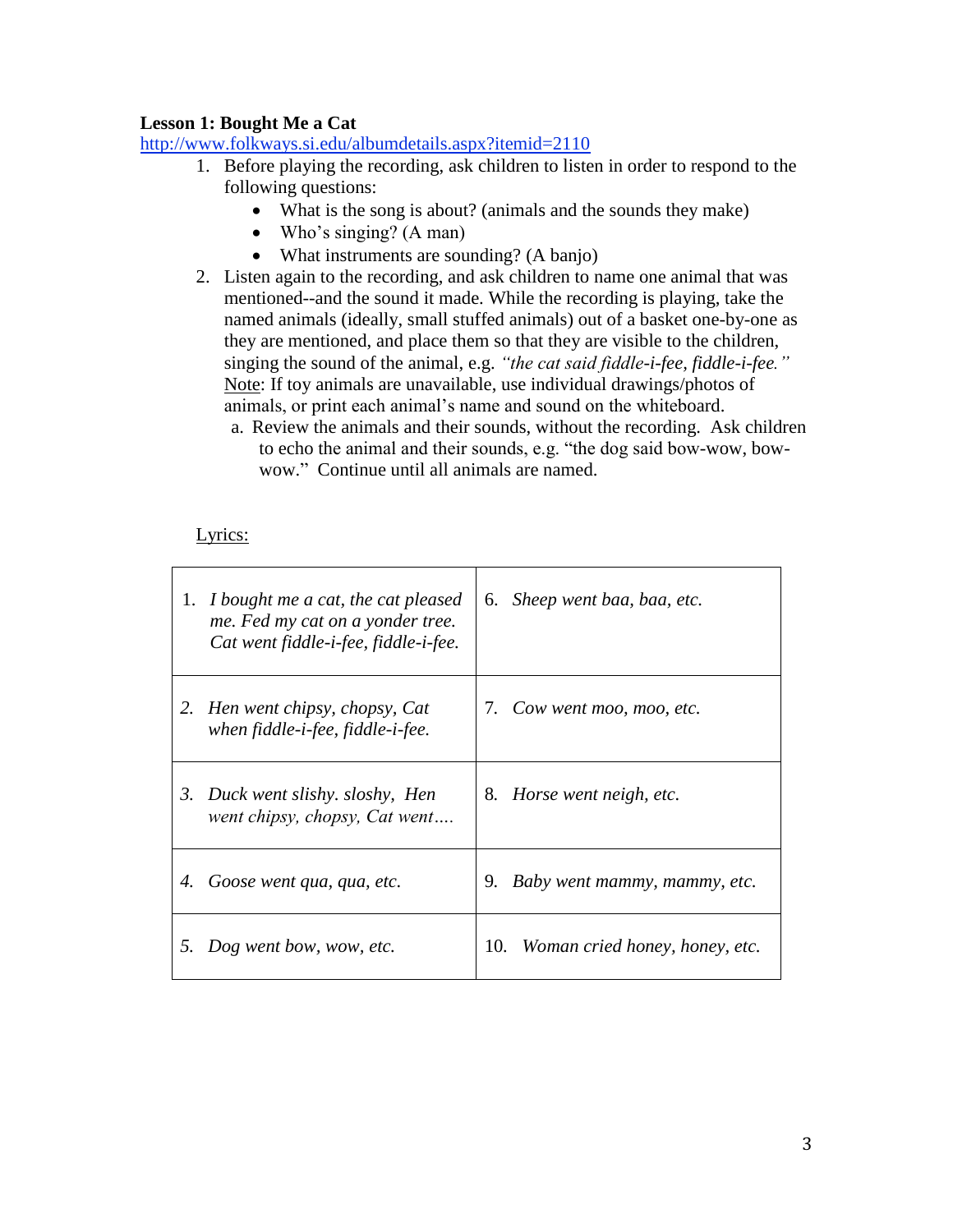- b. Play recording, so children can determine the sequence in which the animals are mentioned. Invite children to sing the animal sounds and patsch the beat quietly. Put animals in correct order.
- c. Ask the children what country they think the song is from (United States) and why they may think so (welcome diverse answers). Share with children that the song is from the United States, and sung by someone very special, Pete Seeger.



Pete Seeger of the Weavers performs at the Old Town School of Folk Music in Chicago, IL, January 13, 1958. Photo by Robert Malone, courtesy of Smithsonian Folkways Recordings.

d. Tell the children that Pete Seeger came from a musical family, where everyone—mother, father, brothers, sisters—played instruments, sang songs, and collected songs that they considered valuable. Ask the children if they know what *collecting* is (seeking out and gathering things, e.g. baseball cards or Pokeman cards, key chains, coins, books, etc.) Ask whether anyone in their family collects something special. Share with the children that the Seeger family collected songs – and not just any old song, but *folk songs* - songs that have been handed down across one or more generations. *"*Bought Me a Cat,*"* for example, is a folk song that Pete Seeger's step-mother, Ruth Crawford Seeger,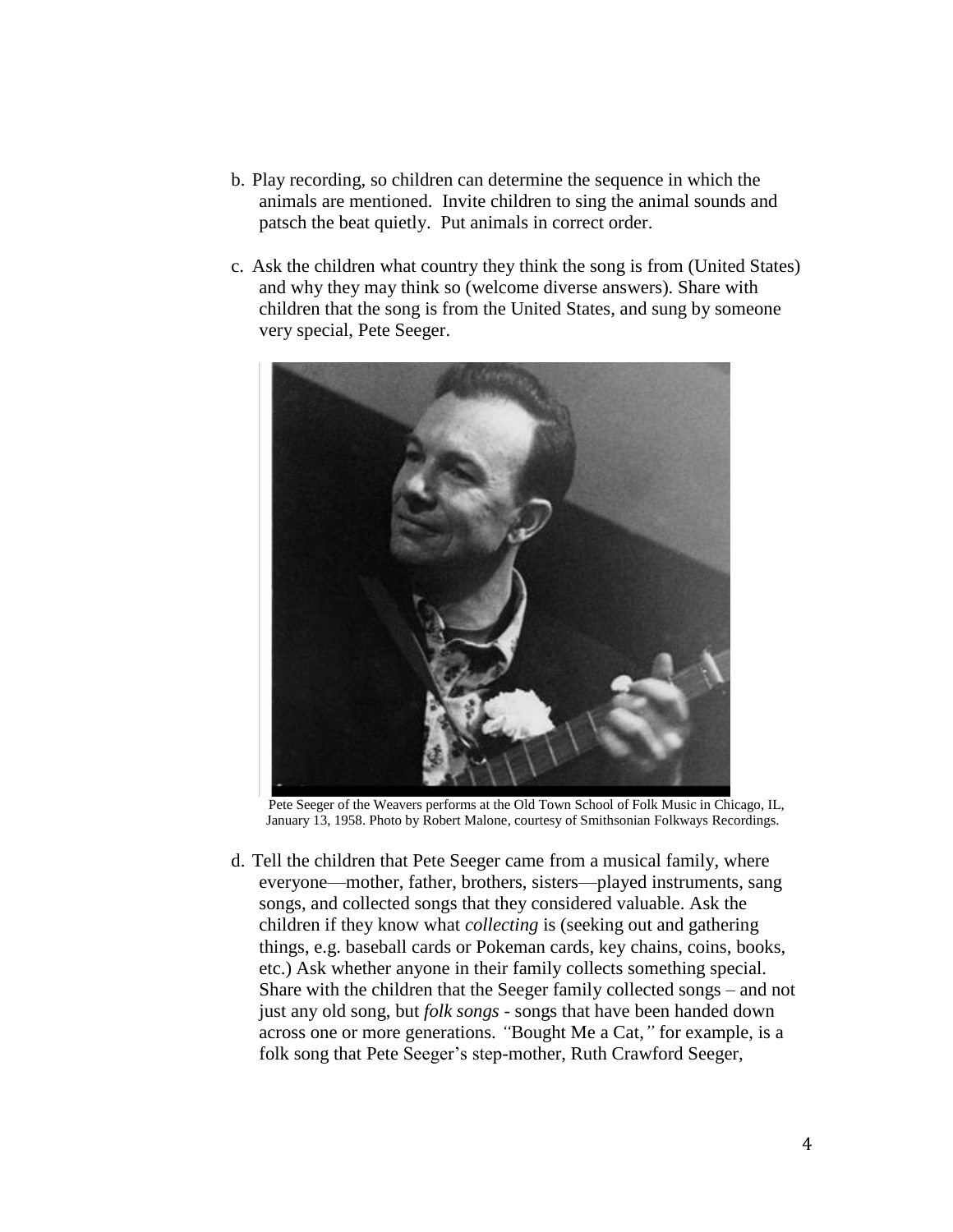published in her 1943 book, American Folk Songs for Children.<sup>1</sup> All the Seegers loved singing and sharing folk songs. Pete especially enjoyed singing with groups of people large and small, and he took (and still takes) pleasure in humorous songs which delight old and young. He typically accompanies his voice with banjo and guitar.

- **i.** Explain that folksongs are different than songs written by composers, because they often have several variations. Often, the original composer of a folksong is unknown.
- e. Provide a solo singing opportunity by asking children to sing their favorite animal part individually.
- f. Make available a wide variety of percussion instruments with different timbres. Ask children which instruments should be played for each animal. Sing while playing the beat on rhythm instruments. First and Second Grade: Play *do-sol (1-5)* steady beat pattern on barred instruments or resonator bars while singing the song.

### **Extensions:**

 $\overline{a}$ 

- **a.** Ask children to make up short, easily performed movements for each animal, e.g. a fiddling (bowing) movement for "*fiddle-i-fee."* Create a circle dance that cumulatively incorporates the children's movement ideas as the class sings the song. One idea: Four steps in, four steps out, motion for *"…cat went fiddle-i-fee, fiddle-i-fee."* Repeat, adding each child's motion as the song progresses.
- **b.** Listen and learn other cumulative story folksongs. Compare and contrast subject matter, voices and instruments used. Examples by various artists in the Smithsonian Folkways catalog (SFC) include: *"Green Grass Grows All Around," "Aiken Drum," "Old Mr. Rabbit," "Oksn"* and *"La Rana."*
- **c.** Literacy component: Procure a book version to sing with the children. Two options are [Cat Goes Fiddle-I-Fee](http://www.amazon.com/Cat-Goes-Fiddle-I-Fee-Paul-Galdone/dp/0899197051/ref=sr_1_1?s=books&ie=UTF8&qid=1340865514&sr=1-1&keywords=Cat+went+fiddle+i+fee) by Paul Galdone , (ISBN-10**:** 0899197051) and [Fiddle-I-Fee](http://www.amazon.com/Fiddle-I-Fee-Melissa-Sweet/dp/0316758612/ref=sr_1_2?s=books&ie=UTF8&qid=1340865514&sr=1-2&keywords=Cat+went+fiddle+i+fee) by [Melissa Sweet.](http://www.amazon.com/Melissa-Sweet/e/B001IQUKRS/ref=sr_ntt_srch_lnk_2?qid=1340865514&sr=1-2), (ISBN-10**:** 0316758612).
- **d.** Show video of Seeger singing *"English is Kuh-Ray-Zee,"* for which he cowrote lyrics with Josh White, Jr. Note: It's spelled *"Cuh-Ray-Zee"* on Seeger's lyrics web page. Seeger recorded it at the Smithsonian Center for Folklife and Cultural Heritage in 2005. His great sense of humor shines through, as does his passion for "passing it on." See: [http://www.folkways.si.edu/explore\\_folkways/pete\\_seeger.aspx](http://www.folkways.si.edu/explore_folkways/pete_seeger.aspx)

**Assessment:** Children will (1) know who Pete Seeger is, what instrument(s) he plays (banjo and guitar,) and what kind of songs he sings (folk songs); (2) be aware that *"Bought Me a Cat"* is an American folk song, not a standard composed song; (3) will sing simple embedded melodic patterns; and (4) know the correct sequence of animals and sounds for the song.

<sup>1</sup> Please refer to liner notes for complete lyrics and information about the book, American Folk Songs for Children by Ruth Crawford Seeger, which is still in print! (ISBN:0-385-15788-6) Pete Seeger selected all the songs on this recording from this book.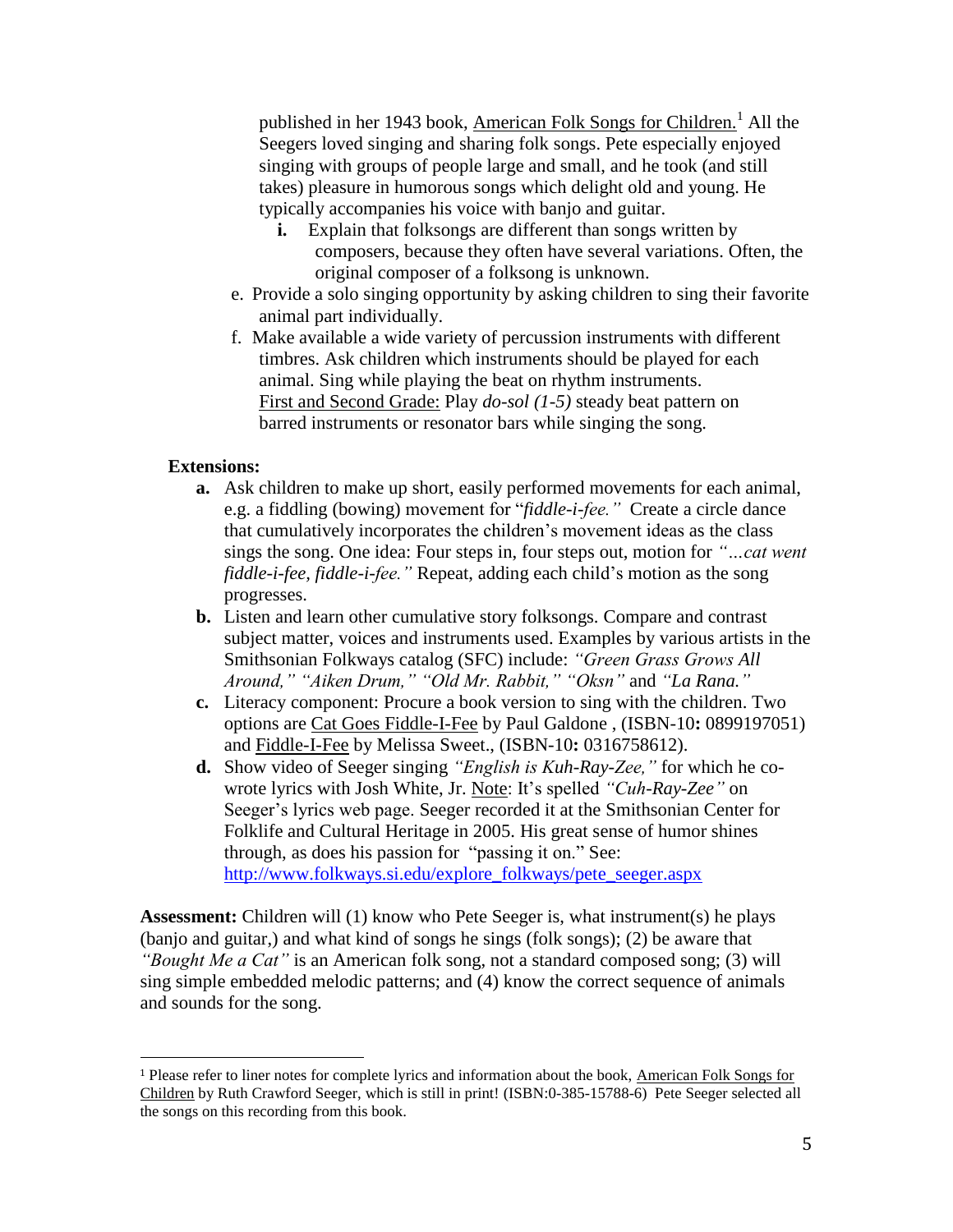#### **Lesson 2: Abiyoyo – A Bantu Lullaby**

<http://www.folkways.si.edu/albumdetails.aspx?itemid=1222>

Before beginning: Review "Bought Me a Cat" with the class. Listen to the recording, then ask children to name the singer (Pete Seeger), and what kind of song is being sung (folk song). Sing/move/play along with the song using your choice of ideas from the first lesson segment.

- 1. Tell the children that the special singer, Pete Seeger, thinks every song has a function. Solicit ideas about what kind of functions children think songs can have. Depending on answers and the level of the class, you might mention lullabies, work songs, entertaining songs, songs that teach, songs that tell stories, or songs that make you wonder, imagine and dream. Ask children what kind of function they think *"*Bought Me a Cat" had. (Diverse answers may include "to entertain", "to amuse")
- 2. Tell children that Pete Seeger loves folk songs of the United States so much, and that he wanted to learn folk songs other places in the world too, so as to get more people to sing along. Ask children to think of ways you can learn and collect songs. One way is traveling around the world and learning as you go. Other ways are to swap songs with other people you know or learn songs from a book. Tell children they are going to listen to a song which Pete learned from a rare book given to him as a gift, titled African Folk Songs*,* edited by Rev. H.C.N. Williams and Mr. J.N. Maselwa.
- 3. Before playing the recording, ask children to listen and respond to the following questions:
	- Is Pete Seeger singing alone or with a group? (A group)
	- What instruments are sounding? (A guitar and a banjo)
	- What is the function of the song? (It is a lullaby that lulls a child to sleep)
- 4. Listen to the *Bantu Choral Folk Songs* version of *"*Abiyoyo,*"* while marking the beat by rocking gently from side to side.



Notation from liner notes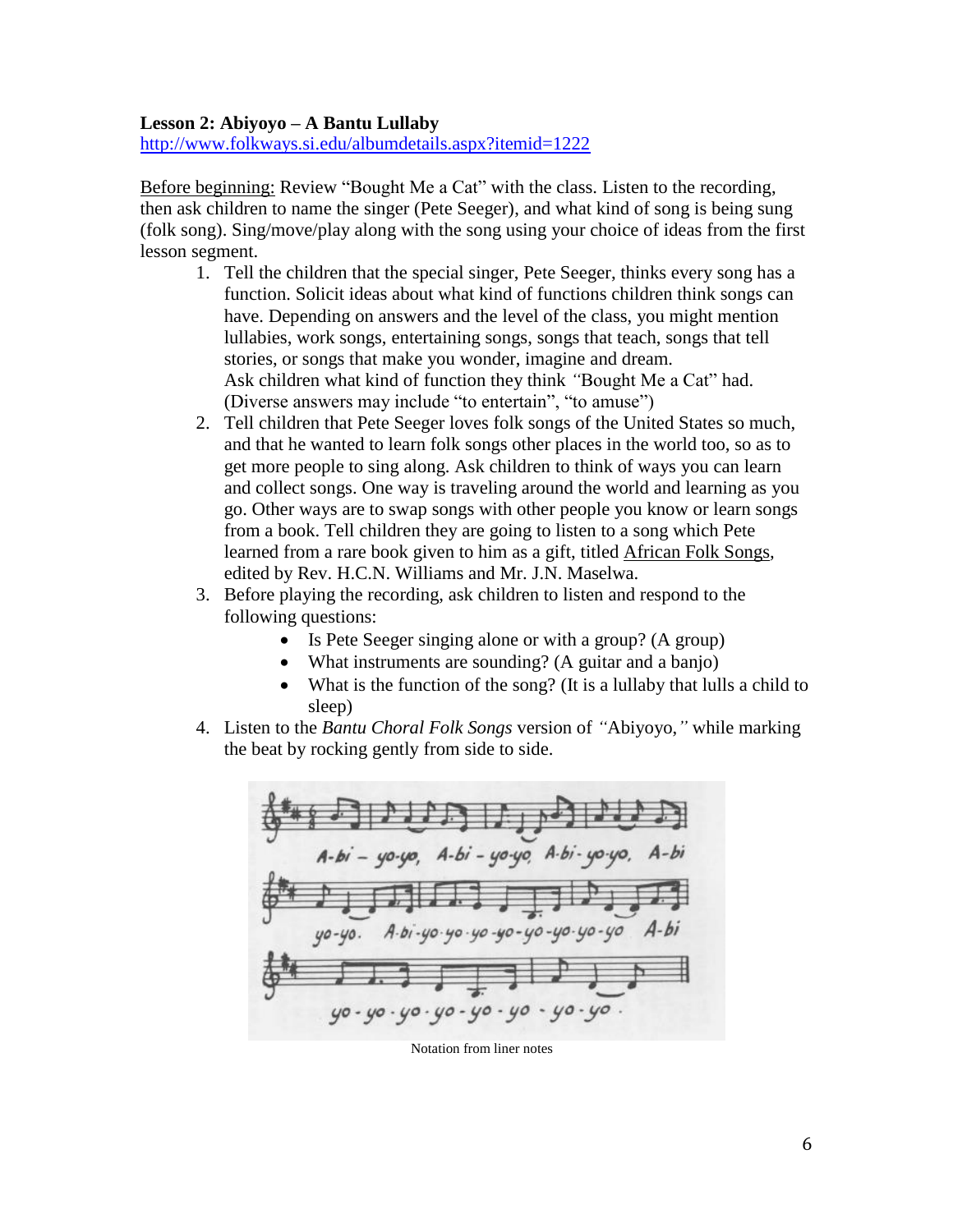- 5. Discuss with the children the meaning of a lullaby as a song usually sung at bedtime to lull a child to sleep. Ask what lullabies they know and if their families sing lullabies to them now or when they were younger. Assisted by a map or a globe, locate South Africa. Tell the children that the song "Abiyoyo" is a lullaby that the Bantu people living in South Africa sing to their children at the end of a bedtime story, which helps allay fears that children may have about monsters. Seeger writes in the liner notes, "…The children are given a charm for their protection which inspires them to sing this song, the rhythm of which affects the monster so powerfully that he is induced to dance. In this state of emotion he is quickly dispensed with by the fathers and mothers of the children. The song is sung till the babe is asleep."
- 6. Share that the people of southern and central Africa who are related by Bantu language have a rich tradition of singing in **harmony** – a technique where several people sing simultaneously to create chords. In class, the song will be sung in **unison**, with everyone singing the same melody at the same time.
	- Note: To learn more about the choral traditions of Bantu-speaking people, and adapting the songs for American folk traditions, refer to the liner notes: [http://media.smithsonianfolkways.org/liner\\_notes/folkways/FW06](http://media.smithsonianfolkways.org/liner_notes/folkways/FW06912.pdf) [912.pdf](http://media.smithsonianfolkways.org/liner_notes/folkways/FW06912.pdf)
- 7. Invite children to sing with the recording while rocking. Hand out scarves, noting that "You get what you get and you don't get upset," and invite them to move to the music, paying attention to the swinging movement of the song.
- 8. Ask children to stand in a circle and on your signal, and to change from rocking to clapping the rhythm of the song. Depending on the abilities and ages of the children, they will eventually move to the music. Walk to the beat, and when the "change" signal is given, turn to the nearest partner and lightly clap the rhythm of the song into the hands of the partner. Repeat several times.
- 9. Ask children what they think the word "Abiyoyo" means. Talk with children about how "vocables" – sounds that have no meaning in themselves (e.g. "loo") – are used in lullabies because of their soothing sound. Invite children to suggest words or sounds to piggyback on the melody of "Abiyoyo." Time permitting, sing several musical ideas with the class.
- 10. Tell the children that Seeger was so inspired by the melody and the story behind the song, that he wrote his own story to go with the song. Ask the students to listen to Pete Seeger tell the story. Invite them to sing along whenever "Abiyoyo" is sung, and with the vocal accents (e.g. "zup!") [http://media.smithsonianfolkways.org/liner\\_notes/smithsonian\\_folkways/SFW](http://media.smithsonianfolkways.org/liner_notes/smithsonian_folkways/SFW45001.pdf) [45001.pdf](http://media.smithsonianfolkways.org/liner_notes/smithsonian_folkways/SFW45001.pdf)
	- Note: The full text is contained in the liner notes.

#### **Extensions:**

- **a.** Sit on the floor and rock forward and back with a partner.
- **b.** Dramatize the story. There are many parts to explore. Instrument parts may be created for the repeated sound effects that occur.
- **c.** Make a classroom book, with every student contributing a drawing.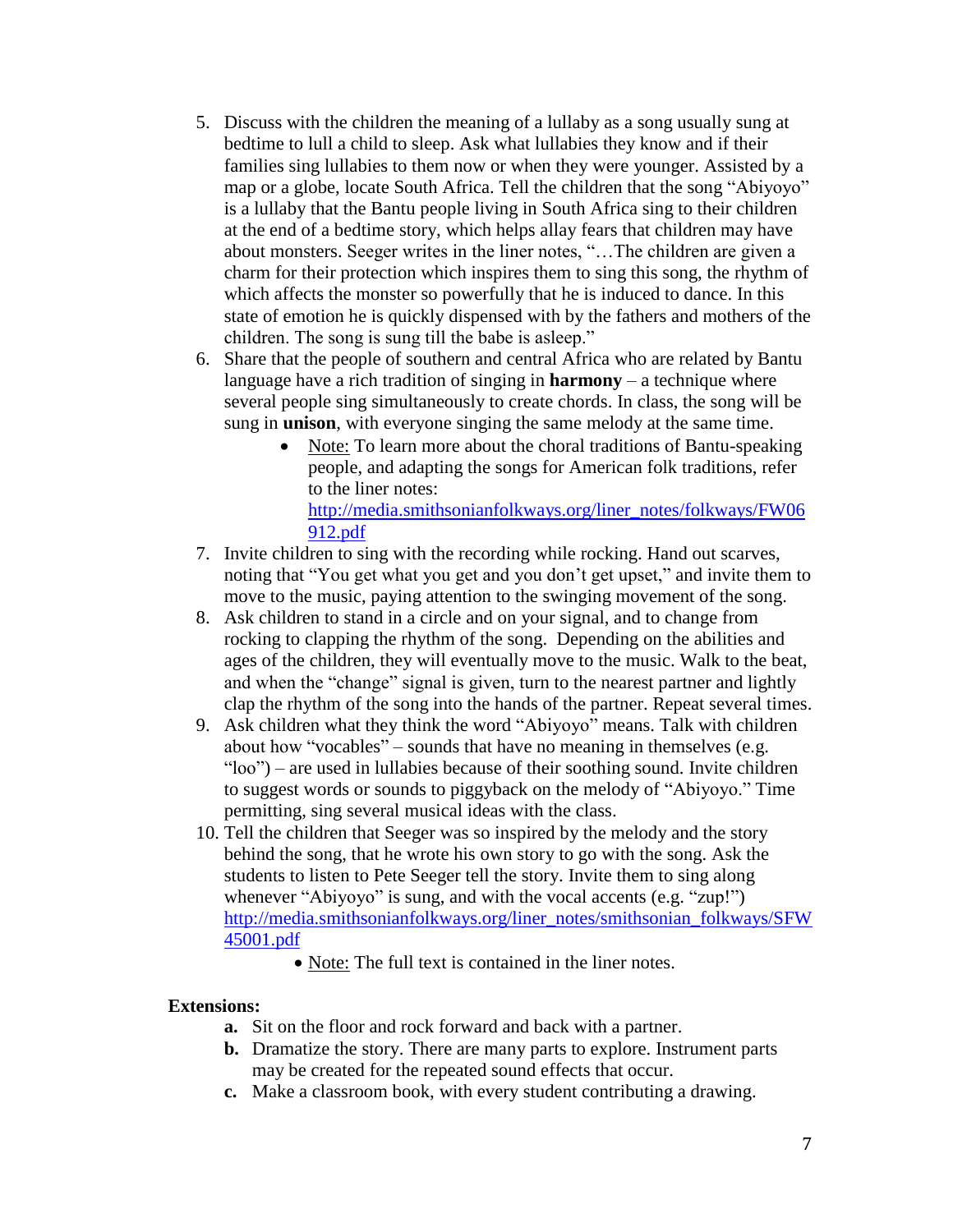- **d.** Construct simple stringed instruments, out of boxes and rubber bands, to play and conduct simple science and sound experiments.
- **e.** Connect the story to peace curriculum. Discuss the benefits of peaceful and creative resolutions to problems.
- **f.** Ask students to create their own story to go with the song.
- **g.** Literacy connection: Procure the book form of "Abiyoyo," written by Pete Seeger. Listen to the recording and turn the pages of the book, singing the refrain at the appropriate times. Read the book to the students yourself!

**Assessment:** Children will (1) know that many folk songs have a function, and that the funciton of this song, "Abiyoyo," is a lullaby – to soothe children and get them ready to sleep; (2) know that this song is from the Bantu-speaking people of Africa; (3) sing and move to the steady beat, demonstrate the rhythm of the song, and know that the song uses unison and harmony; and (4) become familiar with the story that Seeger wrote, using "Abiyoyo" as a point of departure.



Neils Photography, Creative Commons. Used with permission.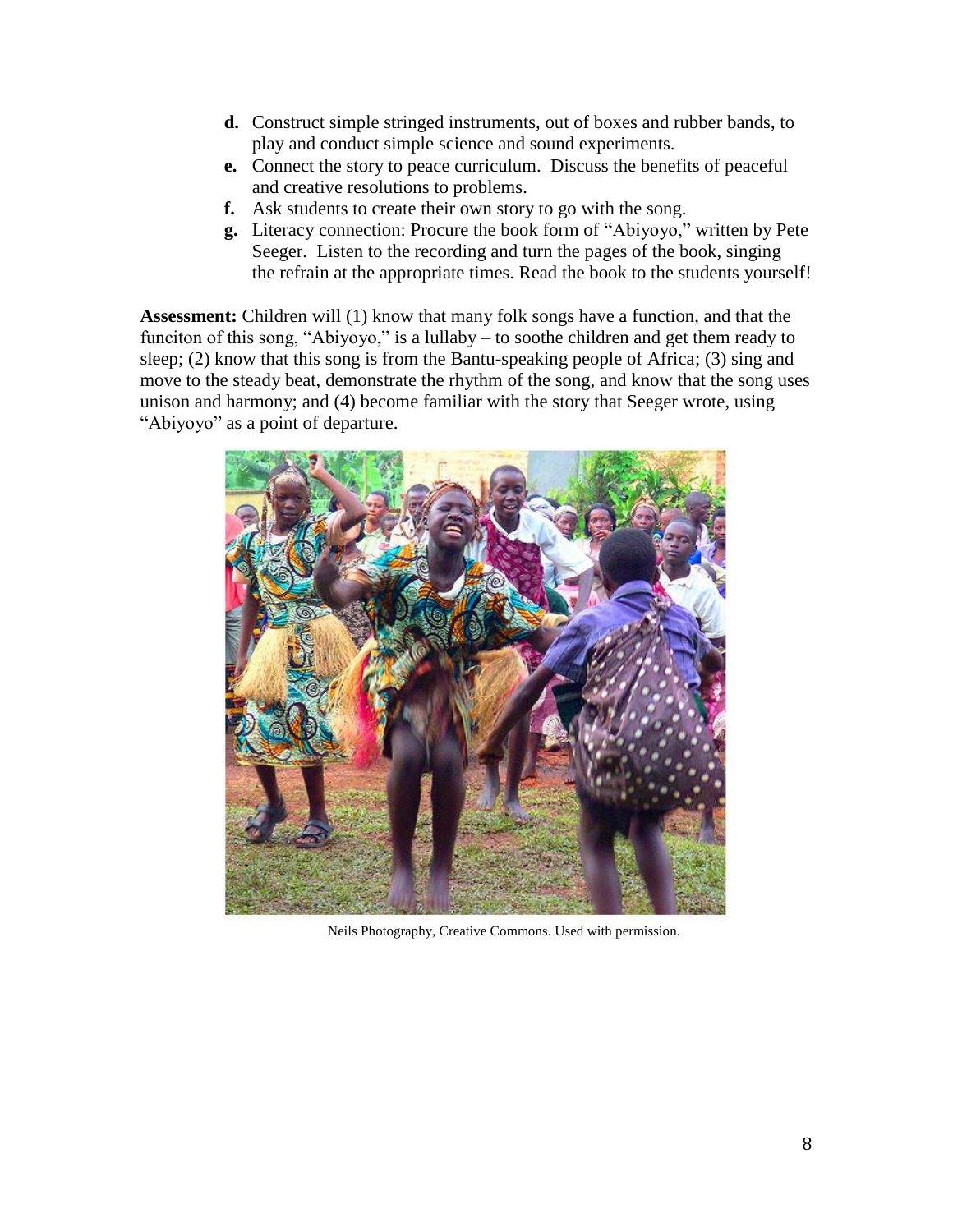# **Lesson 3: Ragupati Ragava Rajah Rah – A Story of Peace**

<http://www.folkways.si.edu/albumdetails.aspx?itemid=1221>

Before beginning: Bring out a puppet and sing the two songs from the preceding segments using a "vocable" or animal sound. Ask children if they can identify the song you are singing. Review "Abiyoyo." Listen to the recording and then ask children to tell you the name of the singer (Pete Seeger) and any details they can remember about him. Sing/move/play along with the song using your choice of ideas from the previous lesson segment(s).

- 1. Listen to "Ragupati Ragava Rajah Rah." Ask students to identify the vocalists (The Song Swappers), and instruments heard in the song (banjo). Ask them where they think the song is from (India), and what the words mean. Note: The Hindi translation is in the liner notes.
- 2. Show a map of India and discuss the geographic variations (mountains, dessert, oceans, etc) and climate. Tell children that India is very large and that the millions of people live there use many different languages, ways of thinking and religious beliefs. (Social studies connection)s
- 3. This devotional song was a favorite of the great Indian leader, Mahatma Gandhi. *Show a picture of Gandhi.* Tell them that Gandhi believed that all people should live together in freedom and peace. He wasn't a magician that could make problems disappear with a wave of his wand, but he was responsible for putting events into motion that changed India and the world for the better. Gandhi's followers sang this song, which in essence asserts that no belief is any better than another – more specifically, that Rama (Hindu) and Allah (Muslim) are the same – to keep up their spirits during the Salt March to Dandi in 1930.
	- Note: The meaning of the song is stated more elegantly in the liner notes. [http://media.smithsonianfolkways.org/liner\\_notes/folkways/FW06911.pdf](http://media.smithsonianfolkways.org/liner_notes/folkways/FW06911.pdf)



Mahatma Gandhi, photo from U.S. Embassy, New Delhi. Creative Commons, used with permission.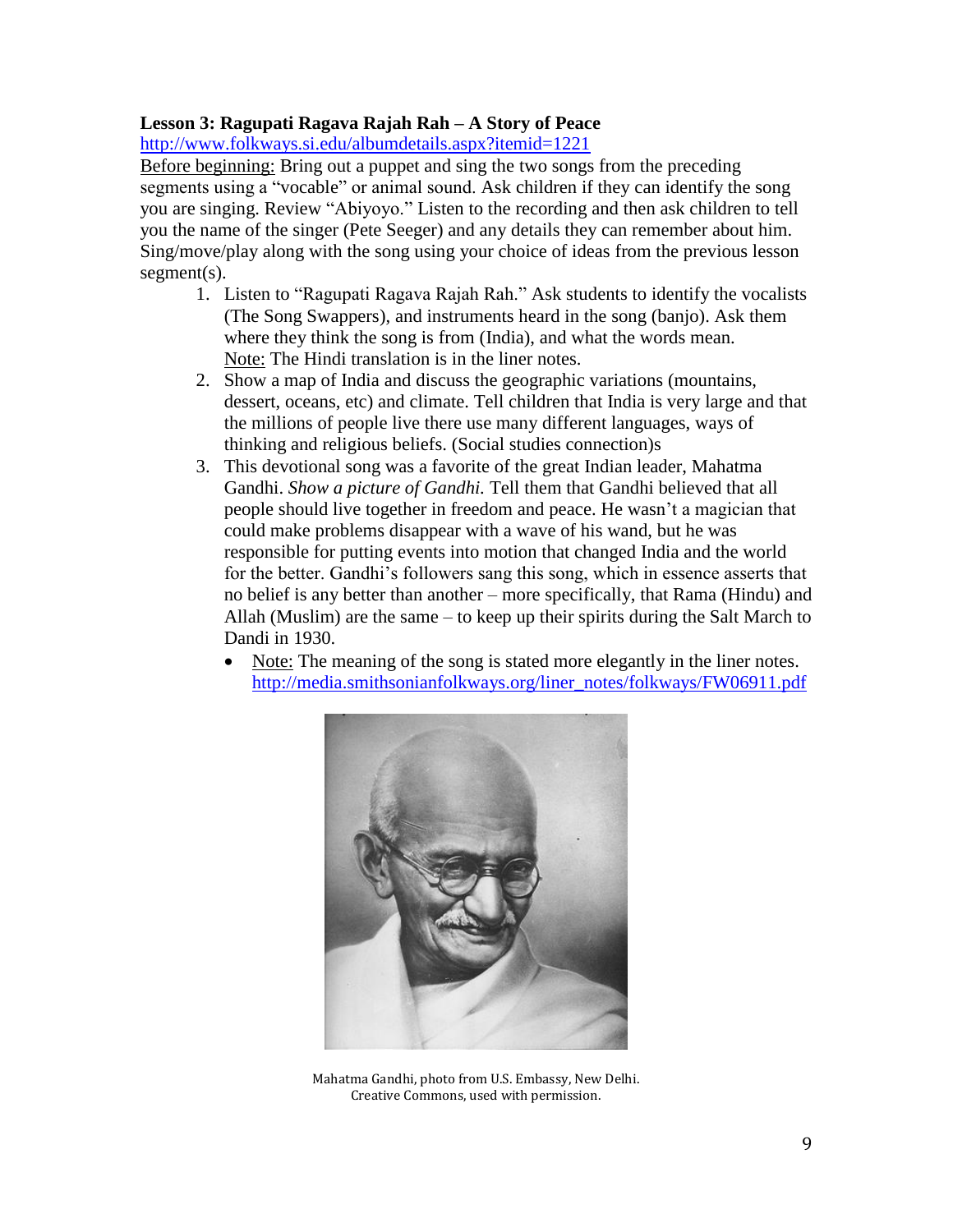4. Tell the children that Pete Seeger loves people as much as he loves music. Because he loves people so deeply, he loves peace, and it was peace that attracted him to this song. Seeger traveled to India on his world tour, and was attracted to Gandhi's way of thinking, and the great story of India achieving independence from Britain. Seeger is so deeply committed to peace that *"This machine surrounds hate and forces it to surrender"* is written on the front of his banjo.



Pete Seeger plays his banjo at his home in Beacon, NY, November 3, 2005. Photo by Bruce Mondschain, courtesy of Smithsonian Folkways.

- 5. Ask children to stand in a circle and mirror your steady beat movements while listening to the song. Pay attention to the tempo change at the end.
- 6. Sing the melody of the song on a "vocable," asking children to echo the melody phrase by phrase. Note: Verse one may be an easier entrée than the first half of the song.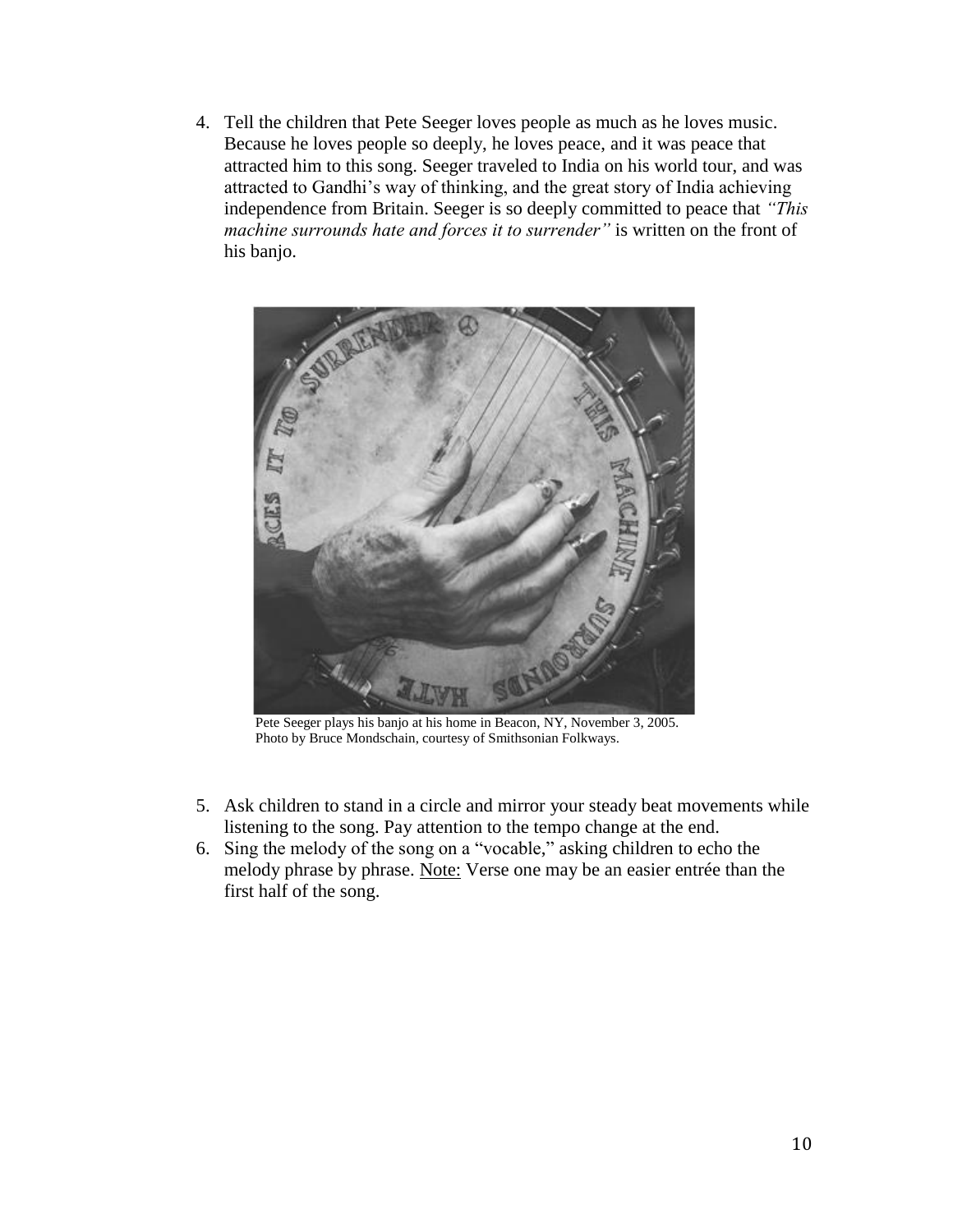# Ragupati Ragava Rajah Ram



Verse 2: First two lines are the same as above, second two lines read: Ishuhre Allah tere nam, Tubko sunmutti de bhgawan.

Note: The song notation represents the core of the song, which is repeated over and over. It does not reflect the tempo change at the end, which is a performance function.

7. Count the beats in each of the four phrases (16). Create a 16-beat movement motif which is repeated four times. Depending on the class, this could be developed further. Add instruments like finger cymbals or rhythm sticks to the dance. Start a musical idea by making a sound at the beginning of every measure (every four beats). Scarves could be added for color, to demonstrate contour, and for fun.

#### **Extensions:**

a. Demonstrate the way people in India count the16 beat (pattern or phrase) *tala*, called *tintal*. Ask children to watch, while you clap the  $1<sup>st</sup>$  beat,  $5<sup>th</sup>$ beat, wave slightly on the  $9<sup>th</sup>$  beat, and clap again on the  $13<sup>th</sup>$  beat. Touch your fingers to your thumbs on the remaining beats. Invite children to keep the *tala* with you.

**1** 2 3 4 **5** 6 7 8 **9** 10 11 12 **13** 14 15 16 :ll Clap Clap Wave Clap

 **b.** Search for versions of the song performed by those who sing it as part of Hindu faith. YouTube is a good place to start. Your search will be more successful if you use a different spelling, *"Raghupati Raghava Raja Ram"*